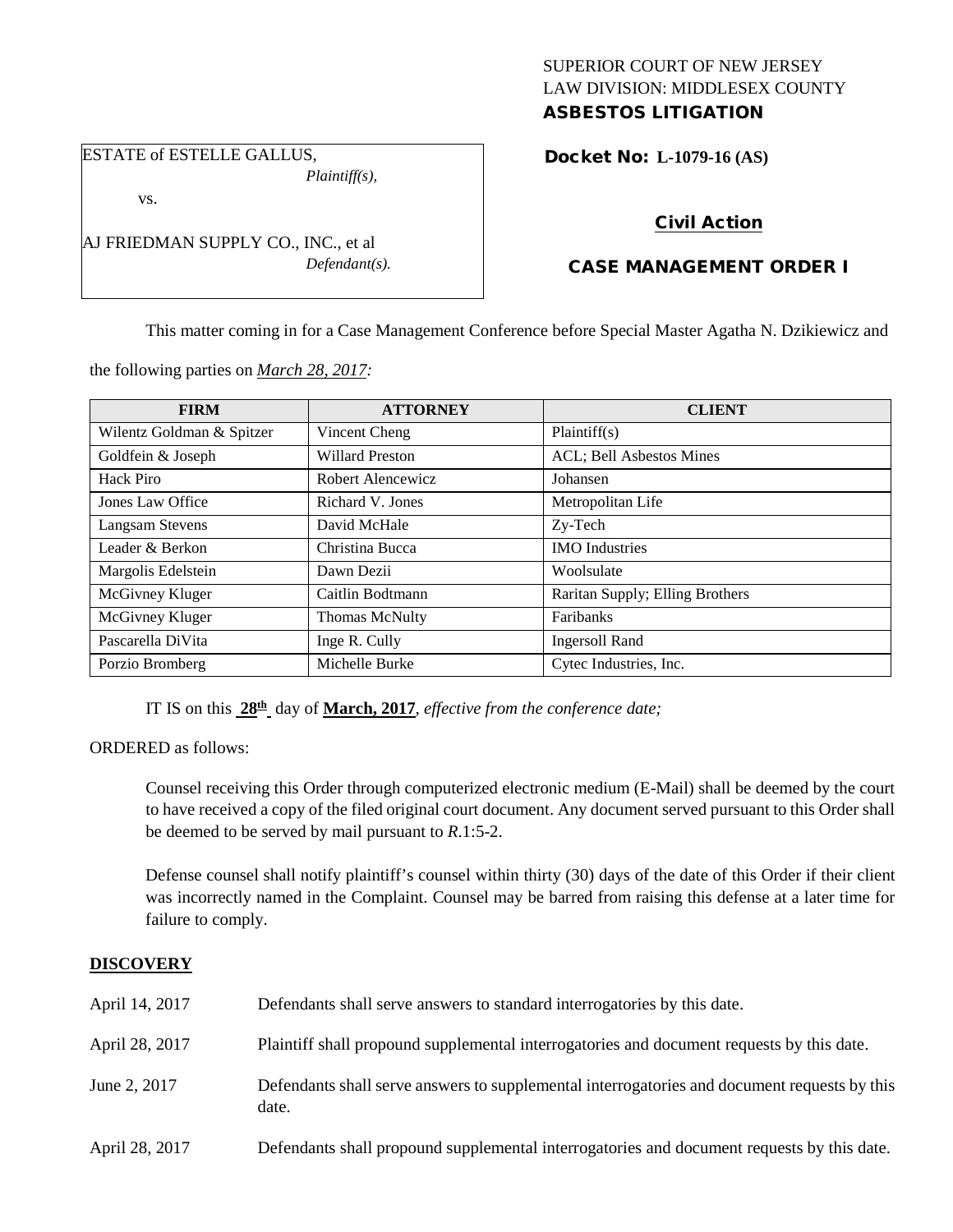| June 2, 2017  | Plaintiff shall serve answers to supplemental interrogatories and document requests by this<br>date.                                                                                                        |
|---------------|-------------------------------------------------------------------------------------------------------------------------------------------------------------------------------------------------------------|
| July 31, 2017 | Fact discovery, including depositions, shall be completed by this date. Plaintiff's counsel shall<br>contact the Special Master within one week of this deadline if all fact discovery is not<br>completed. |
| July 31, 2017 | Depositions of corporate representatives shall be completed by this date.                                                                                                                                   |

### **EARLY SETTLEMENT**

August 18, 2017 Settlement demands shall be served on all counsel and the Special Master by this date.

#### **SUMMARY JUDGMENT MOTION PRACTICE**

- August 18, 2017 Plaintiff's counsel shall advise, in writing, of intent not to oppose motions by this date.
- September 1, 2017 Summary judgment motions shall be filed no later than this date.
- September 29, 2017 Last return date for summary judgment motions.

### **MEDICAL DEFENSE**

- October 31, 2017 Plaintiff shall serve medical expert reports by this date.
- October 31, 2017 Upon request by defense counsel, plaintiff is to arrange for the transfer of pathology specimens and x-rays, if any, by this date.
- December 15, 2017 Defendants shall identify its medical experts and serve medical reports, if any, by this date. In addition, defendants shall notify plaintiff's counsel (as well as all counsel of record) of a joinder in an expert medical defense by this date.

#### **LIABILITY EXPERT REPORTS**

- October 31, 2017 Plaintiff shall identify its liability experts and serve liability expert reports or a certified expert statement by this date or waive any opportunity to rely on liability expert testimony.
- December 15, 2017 Defendants shall identify its liability experts and serve liability expert reports, if any, by this date or waive any opportunity to rely on liability expert testimony.

#### **EXPERT DEPOSITIONS**

January 16, 2018 Expert depositions shall be completed by this date. To the extent that plaintiff and defendant generic experts have been deposed before, the parties seeking that deposition in this case must file an application before the Special Master and demonstrate the necessity for that deposition. To the extent possible, documents requested in a deposition notice directed to an expert shall be produced three days in advance of the expert deposition. The expert shall not be required to produce documents that are readily accessible in the public domain.

\_\_\_\_\_\_\_\_\_\_\_\_\_\_\_\_\_\_\_\_\_\_\_\_\_\_\_\_\_\_\_\_\_\_\_\_\_\_\_\_\_\_\_\_\_\_\_\_\_\_\_\_\_\_\_\_\_\_\_\_\_\_\_\_\_\_\_\_\_\_\_\_\_\_\_\_\_\_\_\_\_\_\_\_\_\_\_\_\_\_\_\_\_\_\_\_\_\_\_\_\_\_\_\_\_\_\_\_\_\_